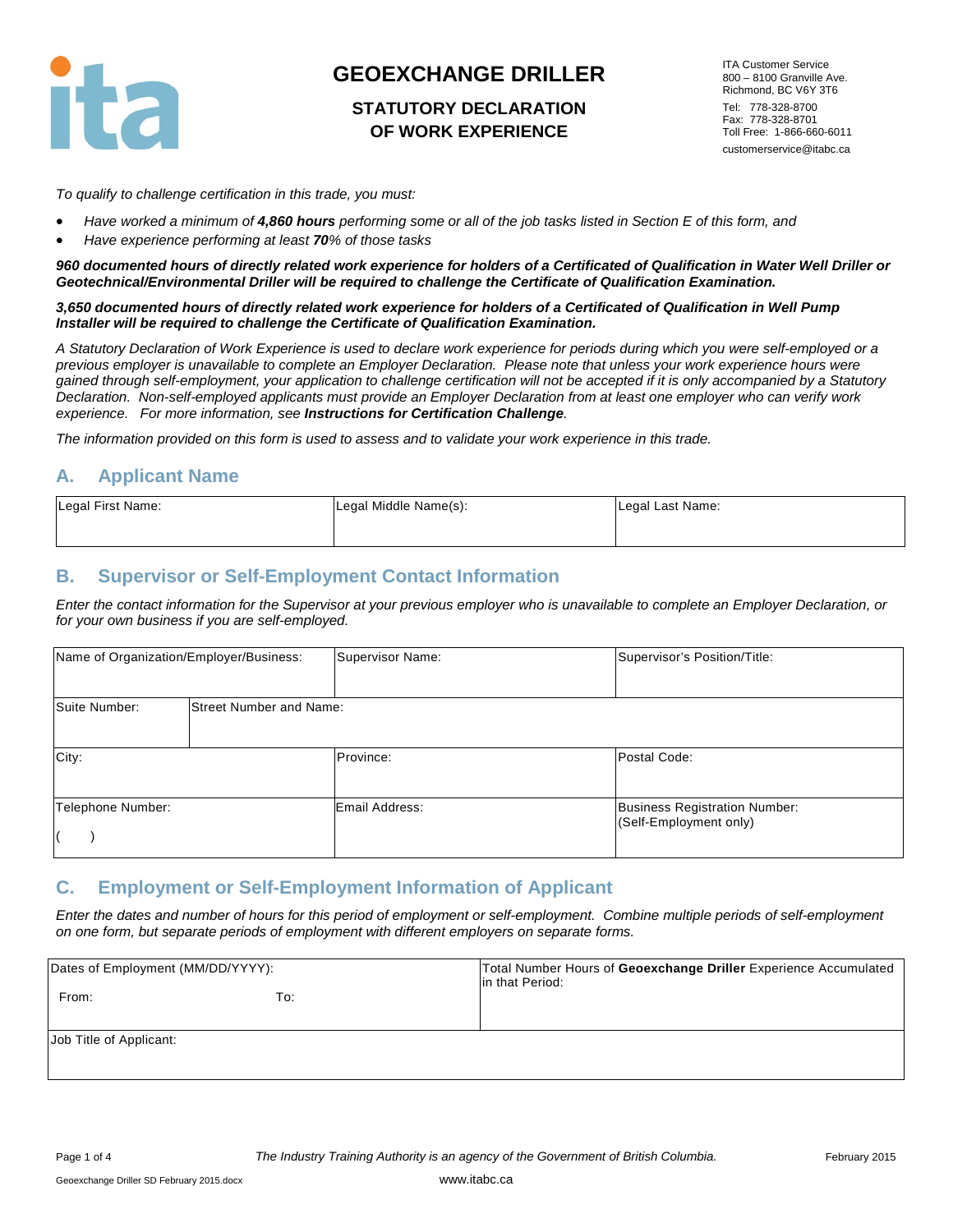

### **STATUTORY DECLARATION OF WORK EXPERIENCE**

ITA Customer Service 800 – 8100 Granville Ave. Richmond, BC V6Y 3T6 Tel: 778-328-8700 Fax: 778-328-8701 Toll Free: 1-866-660-6011 customerservice@itabc.ca

### **D. Reason for Statutory Declaration**

Indicate why a Statutory Declaration is required for this period of employment:

| $\Box$ | Applicant was self-employe |  |
|--------|----------------------------|--|
|        |                            |  |

Applicant Mapple Employer will not complete Employer Declaration

 $\Box$ Employer is no longer in business  $\Box$  Employment records are not available

Applicants must attempt to contact current or previous employers to request an Employer Declaration. If you have been unable to obtain an Employer Declaration for any portion of your non-self-employed work experience, indicate the steps you have taken to try to obtain it. If sufficient evidence of steps taken is not provided, the application may not be approved.

## **E. Statutory Declaration of Job Task Performance**

*By checking "Yes" or "No" in the Declaration Response column, indicate whether or not you have performed the job tasks listed below. Cross out any job tasks you did not perform during the period indicated in Section C.*

| <b>Job Tasks</b>                                                                                                                                                                                                                                                                                                                                                                                                                                                                                                                                                                                                                                                                                    | <b>Declaration</b><br><b>Response</b> |              |
|-----------------------------------------------------------------------------------------------------------------------------------------------------------------------------------------------------------------------------------------------------------------------------------------------------------------------------------------------------------------------------------------------------------------------------------------------------------------------------------------------------------------------------------------------------------------------------------------------------------------------------------------------------------------------------------------------------|---------------------------------------|--------------|
| <b>Industry Overview and Professional Work Practices</b><br>Including: Describe the scope of the trade in B.C., describe the B.C. Certification System and describe professional work practices.                                                                                                                                                                                                                                                                                                                                                                                                                                                                                                    | Yes:<br>No:                           | П<br>П       |
| <b>Workplace Safety</b><br>Including: Describe common safety hazards associated with the trade, use safety equipment and procedures when dealing with<br>hazards, use the WHMIS System to practice safe care and control of hazardous products, recognize and describe hazards to the<br>environment associated with the trade, recognize and comply with WorkSafeBC Regulations, recognize and comply with the B.C.<br>Water Act and the B.C. Groundwater Protection Regulations, work safely on the drilling sites, recognize and comply with road and<br>traffic regulations, state the safety considerations when dealing with gas encounters, utility clearances and sources of contamination. | Yes:<br>No:                           | П<br>П       |
| <b>Drilling Methods</b><br>Including: Describe the different types of well drilling systems applicable to the trade, use well drilling methods as applicable to the<br>trade.                                                                                                                                                                                                                                                                                                                                                                                                                                                                                                                       | Yes:<br>No:                           | □<br>П       |
| Geology<br>Including: Identify various rock types and the processes that form them, describe various soil types found in B.C., use proper<br>terminology to describe rock formations as it applies to the trade.                                                                                                                                                                                                                                                                                                                                                                                                                                                                                    | Yes:<br>No:                           | П<br>$\Box$  |
| <b>Ground Water</b><br>Including: Describe the Hydrologic Cycle (Water Cycle), use proper terminology to describe ground water formations, describe<br>different sources of water.                                                                                                                                                                                                                                                                                                                                                                                                                                                                                                                  | Yes:<br>No:                           | П<br>П       |
| <b>Artesian Water Flow Prevention</b><br>Including: Describe the characteristics of artesian water flow, recognize and prepare for the likelihood of encountering artesian water<br>flow, identify the potential hazards associated with artesian water flow, describe the measures to contain/close artesian water flow.                                                                                                                                                                                                                                                                                                                                                                           | Yes:<br>No:                           | П<br>$\perp$ |

*Enter the applicant name (repeat on every page of this form).*

| Legal First Name: | Legal Middle Name(s): | Legal Last Name: |
|-------------------|-----------------------|------------------|
|                   |                       |                  |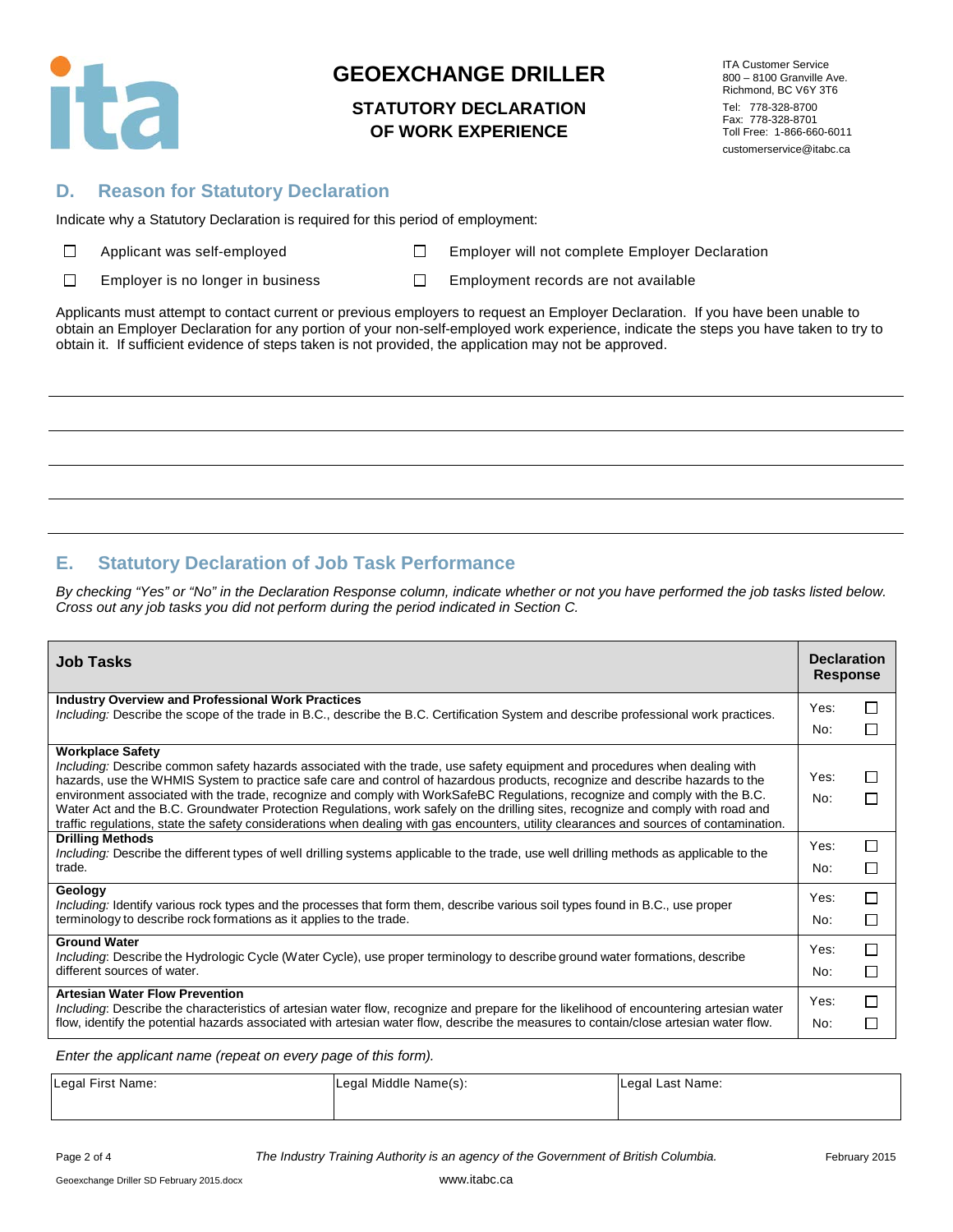

## **STATUTORY DECLARATION OF WORK EXPERIENCE**

ITA Customer Service 800 – 8100 Granville Ave. Richmond, BC V6Y 3T6 Tel: 778-328-8700 Fax: 778-328-8701 Toll Free: 1-866-660-6011 customerservice@itabc.ca

| <b>Job Tasks</b>                                                                                                                                                                                                                                                                                                                                                                                                                                                                                                                                                                   | <b>Declaration</b><br><b>Response</b> |  |
|------------------------------------------------------------------------------------------------------------------------------------------------------------------------------------------------------------------------------------------------------------------------------------------------------------------------------------------------------------------------------------------------------------------------------------------------------------------------------------------------------------------------------------------------------------------------------------|---------------------------------------|--|
| <b>Maps and Other Information Sources</b><br>Including: Read and interpret maps that pertain to geology, hydrogeology and location, read and interpret B.C. Water Atlas online GIS                                                                                                                                                                                                                                                                                                                                                                                                 | Yes:                                  |  |
| resource, seek information from the property owner.                                                                                                                                                                                                                                                                                                                                                                                                                                                                                                                                | No:                                   |  |
| Vertical Closed Loop Borehole Heat Exchanger Construction and Installation<br>Including: Explain the principles of borehole heat exchanger performance, identify the different types of closed loop geoexchange<br>boreholes, use specific methods for vertical closed loop geoexchange borehole construction, use specific methods for vertical closed<br>loop geoexchange borehole pipe installation, describe the purpose of sealing, grouting and cementing boreholes, use different types<br>and application of grout for vertical closed loop geoexchange borehole grouting. | Yes:<br>No:                           |  |
| <b>Hydraulic Systems</b><br>Including: Explain the principles of operation and components of different types of hydraulic systems applicable to the trade, explain<br>the importance of maintenance schedules and required system servicing.                                                                                                                                                                                                                                                                                                                                       | Yes:<br>No:                           |  |

## **F. Confirmation of Prerequisite Credentials or Certificates**

*For some trades, evidence that the applicant has earned prerequisite credentials or certificates is required before the individual is permitted to challenge certification. For those trades, you must prove you have the required prerequisite credentials. Prerequisite credentials for this trade are listed below.*

There are no prerequisite credentials or certificates for this trade.

### **G. Applicant Signature**

I certify that the information I have provided is accurate. (Note: Collection and protection of personal information on this form is in accordance with the provisions of the Freedom of Information and Protection of Privacy Act.)

| Applicant Name (please print): | Applicant Signature: | Date: (MM/DD/YYYY) |
|--------------------------------|----------------------|--------------------|
|                                |                      |                    |

*Enter the applicant name (repeat on every page of this form).*

| Legal First Name: | Legal Middle Name(s): | Legal Last Name: |
|-------------------|-----------------------|------------------|
|                   |                       |                  |